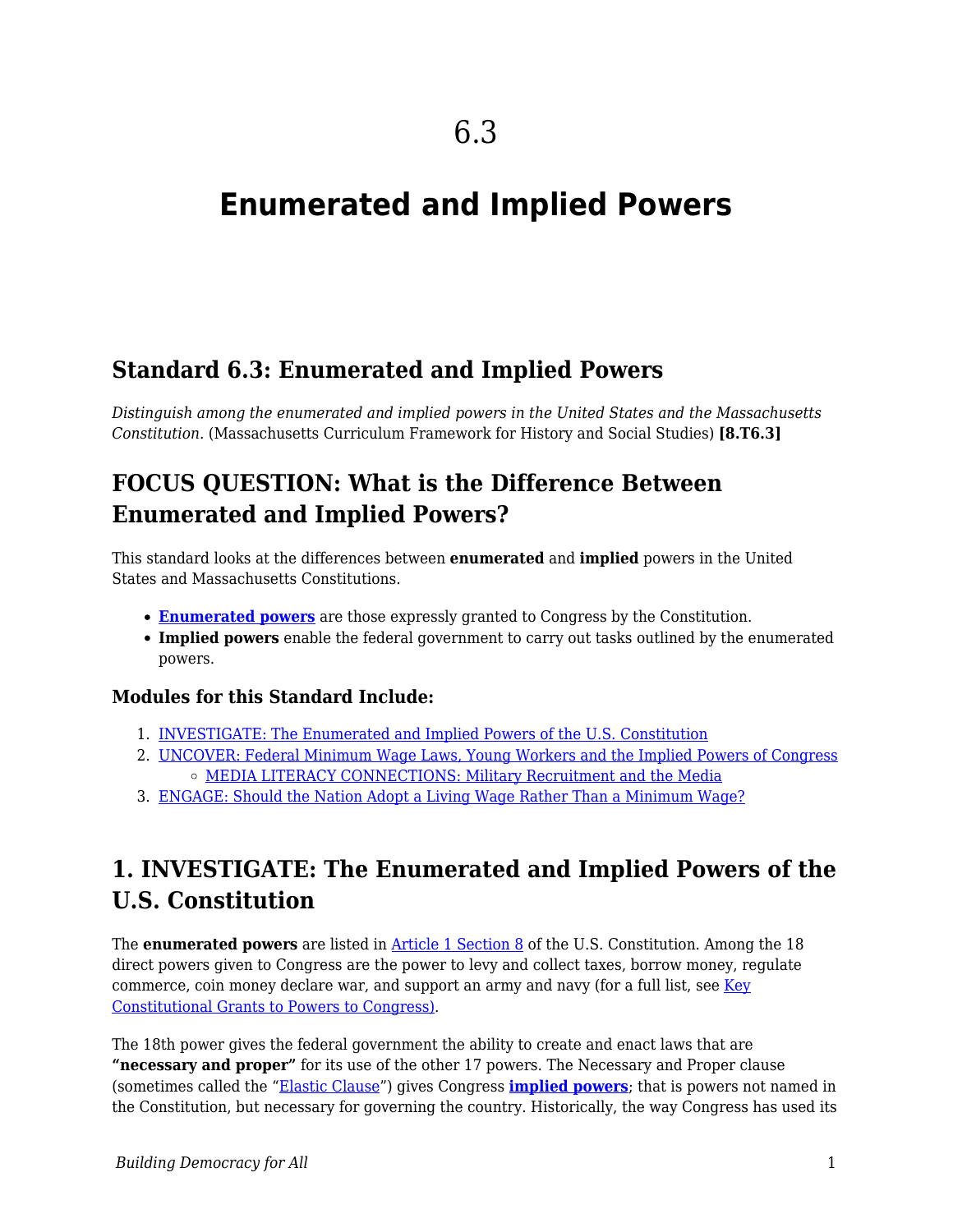implied powers has led to important developments in law and society.

[Garrett Epps \(2011, para. 13,\)](https://www.theatlantic.com/national/archive/2011/07/constitutional-myth-7-the-10th-amendment-protects-states-rights/241671/) a contributing writer at The Atlantic, uses the example of U.S. Armed Forces to summarize how enumerated and implied powers of the government function. Congress has the explicit power "to raise and support" armies and it has an implied power to designate an American flag for those forces to use. If it did not do so, soldiers would have 50 different flags for 50 different states, an impossible situation. In this case, the expressed powers of the federal government include the implied powers needed to carry them out.

You can find more information about the necessary and proper clause in [Topic 5.1 of this book](https://edtechbooks.org/democracy/properclause).

### **Suggested Learning Activity**

- **Role-Play**
	- Explore the examples of how Congress has exercised its use of implied powers in the article [The Implied Powers of Congress](https://www.thoughtco.com/implied-powers-of-congress-4111399).
	- o In small groups, propose a law that is necessary and proper for the federal government to enact and enforce.
	- $\circ$  As a class, discuss and debate the proposed laws and vote on which ones should be approved as an official government power.

#### **Online Resources for Enumerated and Implied Powers**

- [Justifying the Implied Powers of the Federal Government](http://landmarkcases.org/en/Page/375/Justifying_the_Implied_Powers_of_the_Federal_Government)
- Video: [Implied Powers of the President of the U.S.](https://study.com/academy/lesson/implied-powers-of-the-president-of-the-us.html)
- Wiki Page: [John Marshall and Marbury v. Madison](http://resourcesforhistoryteachers.pbworks.com/w/page/125174390/John%20Marshall%20and%20Marbury%20v%20Madison)
- [Enumerated Powers of the State,](http://scholars.law.unlv.edu/cgi/viewcontent.cgi?article=1270&context=nlj) University of Nevada Las Vegas.

## **2. UNCOVER: Federal Minimum Wage Laws, Young Workers and the Implied Powers of Congress**

**Minimum wage laws** are an example of both Congress and state governments using their implied powers to enact change in society. "Minimum wage laws establish a base level of pay that employers are required to pay certain covered employees" ([Legal Information Institute](https://www.law.cornell.edu/wex/minimum_wage), Cornell University).

In 2019, the federal minimum wage was set at \$7.25 per hour. That same year, 29 states and the District of Columbia had higher wage rates; seven states had moved to \$15 an hour. The minimum wage rate in Massachusetts was raised to \$12 per hour, effective January 1, 2019.

For much of United States history, however, there was no such thing as a minimum wage or a minimum wage law.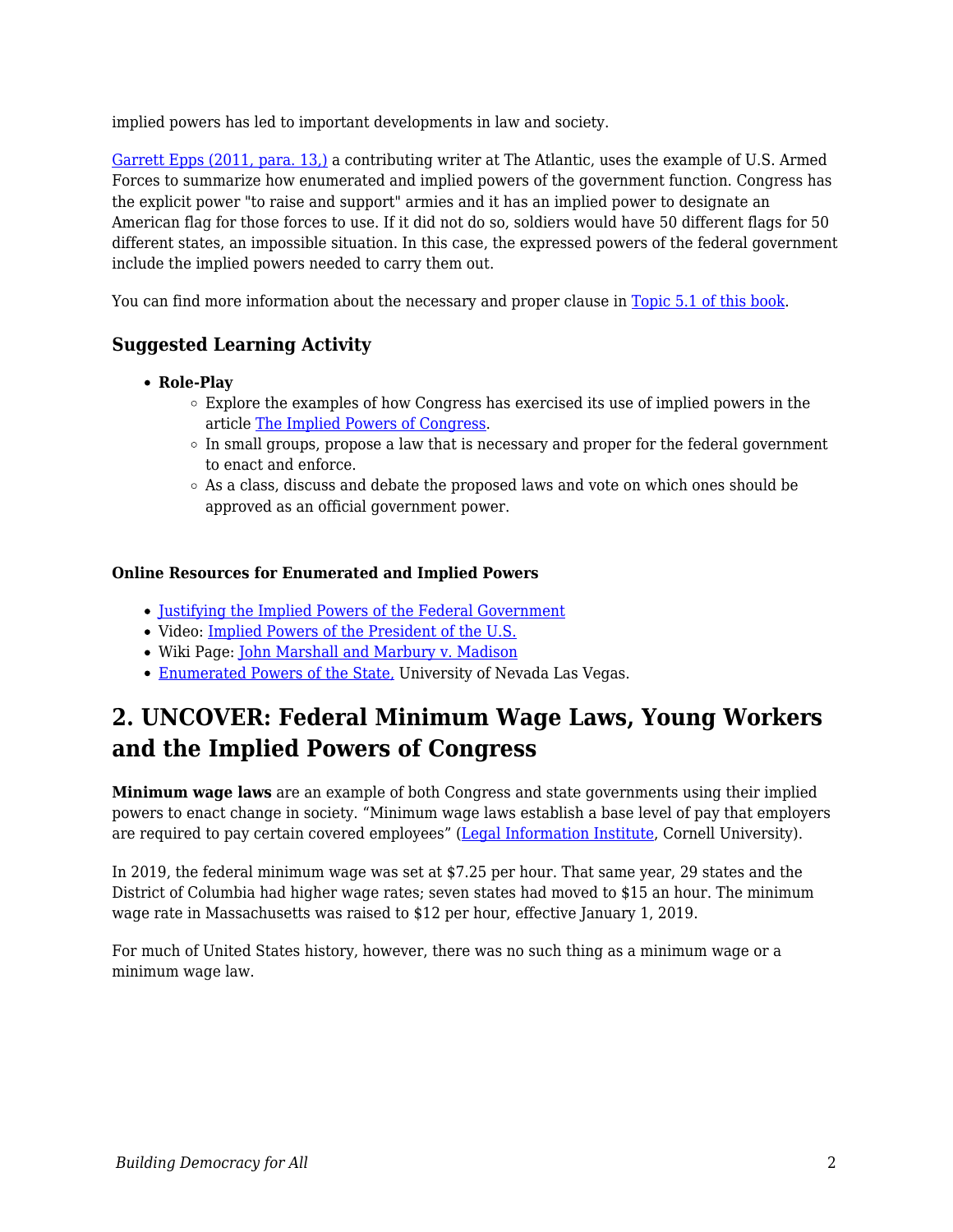

[Employee Rights Under the Fair Labor Standards Act,](https://commons.wikimedia.org/w/index.php?search=minimum+wage+laws&title=Special%3ASearch&go=Go&ns0=1&ns6=1&ns12=1&ns14=1&ns100=1&ns106=1#/media/File:FLSA_Minimum_Wage_Poster-2016.png) United States Department of Labor, Public Domain

**Massachusetts passed the nation's first minimum wage law in 1912**, followed by Oregon in 1914. But a 1923 Supreme Court decision struck down the District of Columbia's minimum wage law as unconstitutional under the Fifth Amendment. Over time, public attitudes changed and so did the opinion of the Supreme Court when they declared a state minimum wage law constitutional in 1937 ([West Coast Hotel v. Parrish\)](https://www.thirteen.org/wnet/supremecourt/capitalism/landmark_westcoast.html).

Following that decision, President Franklin Roosevelt proposed, and Congress passed, the [Fair Labor](https://www.dol.gov/general/aboutdol/history/flsa1938) [Standards Act of 1938](https://www.dol.gov/general/aboutdol/history/flsa1938), setting the minimum wage at \$0.25 an hour (\$1.00 in 1938 is worth \$17.45 in 2019 dollars).

#### **Rules and Rights for Young Workers**

Teens and pre-teens are often unaware of their rights as young workers. The Fair Labor Standards Act (1938) also set the maximum work week at 44 hours, banned child labor and established rules about the minimum age for **young workers** (also known as underage workers).

Presently, 14 years-old is the minimum age for employment outside of agricultural settings. Youngsters under 16 years-old also have limits on the number of hours they can work each week. The U.S. Department of Labor has ruled that youth at any age can be employed to "deliver newspapers; perform in radio, television, movie, or theatrical productions; work in businesses owned by their parents . . . perform babysitting, or perform minor chores around a private home" [\(Fair Labor](https://webapps.dol.gov/elaws/faq/esa/flsa/026.htm?_ga=2.145449207.274151281.1611857978-1961273432.1566925452)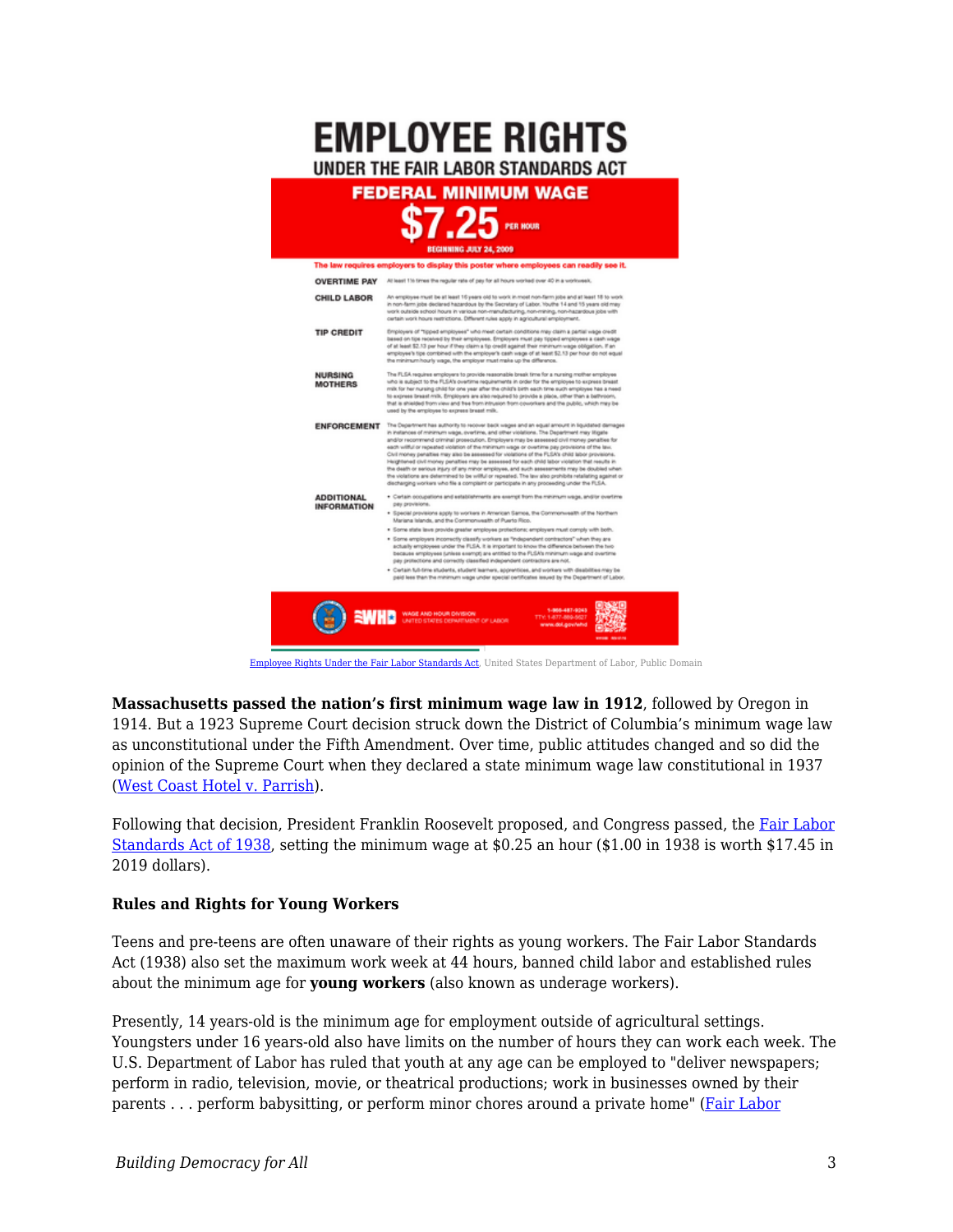#### [Standards Act Advisor\).](https://webapps.dol.gov/elaws/faq/esa/flsa/026.htm?_ga=2.145449207.274151281.1611857978-1961273432.1566925452)

Some states offer greater protections for young workers than others and in those places, the greater protections offered by the state apply to all youngsters.

#### **Child Farmworkers**

The plight of child farmworkers in the United States is a serious "hidden problem" [\(In Our Backyard:](http://ourownbackyard.org/introduction.shtml) [The Hidden Problem of Child Farmworkers in America\)](http://ourownbackyard.org/introduction.shtml). Children working in agriculture are not covered by the Fair Labor Standards Act. Children as young as 12 can be hired to perform farm labor ([Center for Public Integrity,](https://publicintegrity.org/inequality-poverty-opportunity/immigration/immigration-employment/child-farmworkers-labor-laws/) 2020). It has been estimated that there are some 500,000 child farmworkers in the United States, some as young as 8 years-old and some working more than 10 hours a day ([Child Labor in the United States,](https://www.aft.org/community/child-labor-united-states) American Federation of Teachers). The number is contested and some groups believe there could be more than one million children working on farms, many of whom are immigrants whose parents are undocumented.

### **Media Literacy Connections: Military Recruitment and the Media**

Getting soldiers to serve in the nation's military offers an example of the complex dynamics surrounding the government's enumerated and implied powers. The Constitution gives the federal government the **enumerated power to raise armies and a navy**. Article I states Congress has the power "to provide for the common Defense and general Welfare of the United States."

But, establishing a **draft** (mandatory enrollment in the armed forces) is an **implied power** that was used at different times in U.S. history from the Civil War to 1973. The U.S. military has been an allvolunteer force since that time with now more than 1.3 million active troops in six armed services: Army, Navy, Air Force, Marine Corps, Coast Guard, and Space Force.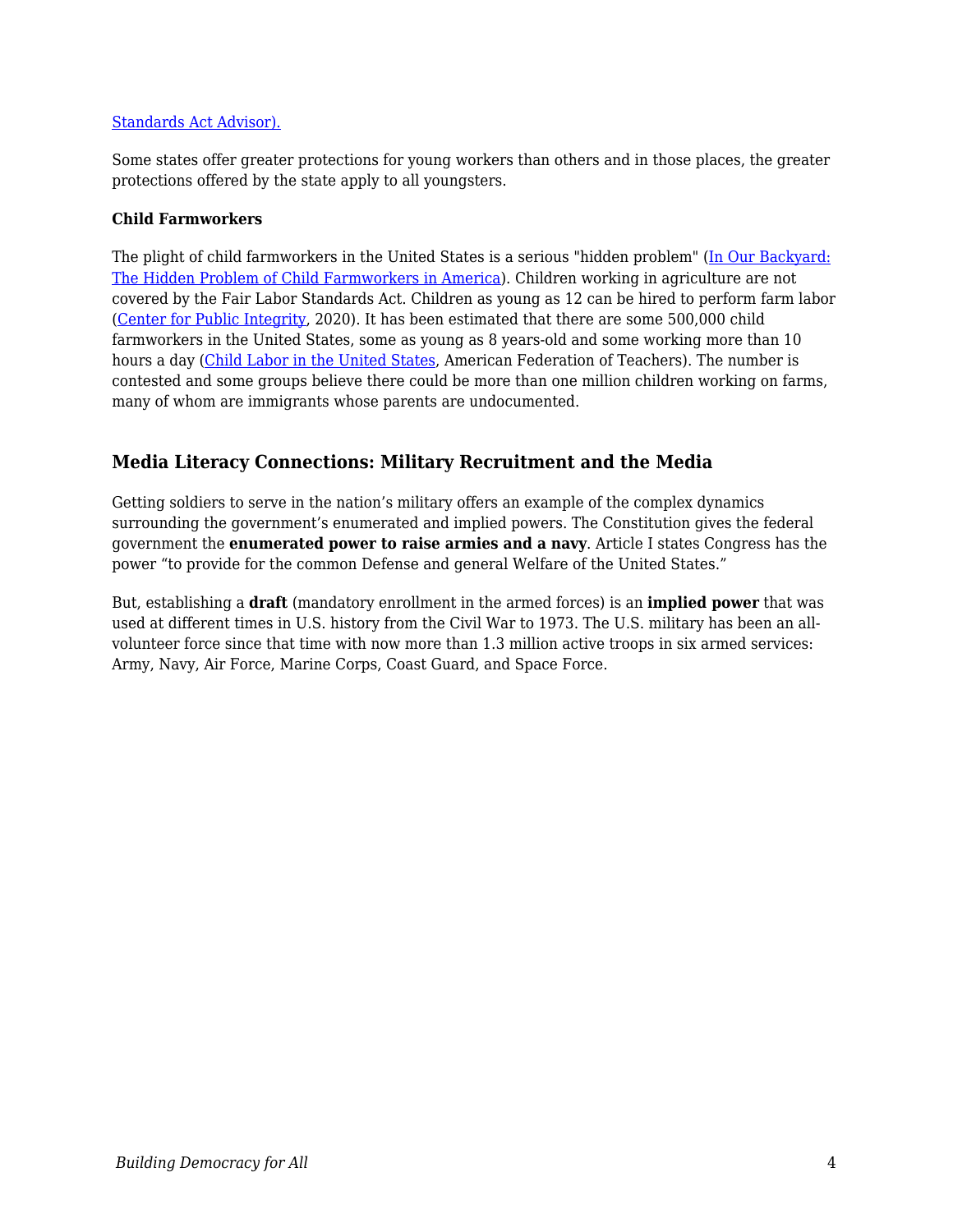

There are multiple debates surrounding what Congress should do with its implied powers regarding military service. Should the demographic composition of the military more closely resemble society as a whole? Should military service be mandatory for all young people, [as it is in many countries around](https://worldpopulationreview.com/country-rankings/countries-with-mandatory-military-service) [the world?](https://worldpopulationreview.com/country-rankings/countries-with-mandatory-military-service) Is excluding women from the draft unconstitutional? Should Congress use its implied powers to institute mandatory military/national service instead of an all-volunteer armed forces?

In this activity, you will investigate how the military uses the media to recruit individuals into the armed services as a backdrop to whether the U.S. should continue to have all-volunteer forces.

**[Activity: Using the Media for Military Recruitment](https://edtechbooks.org/mediaandciviclearning/military_recruitment)**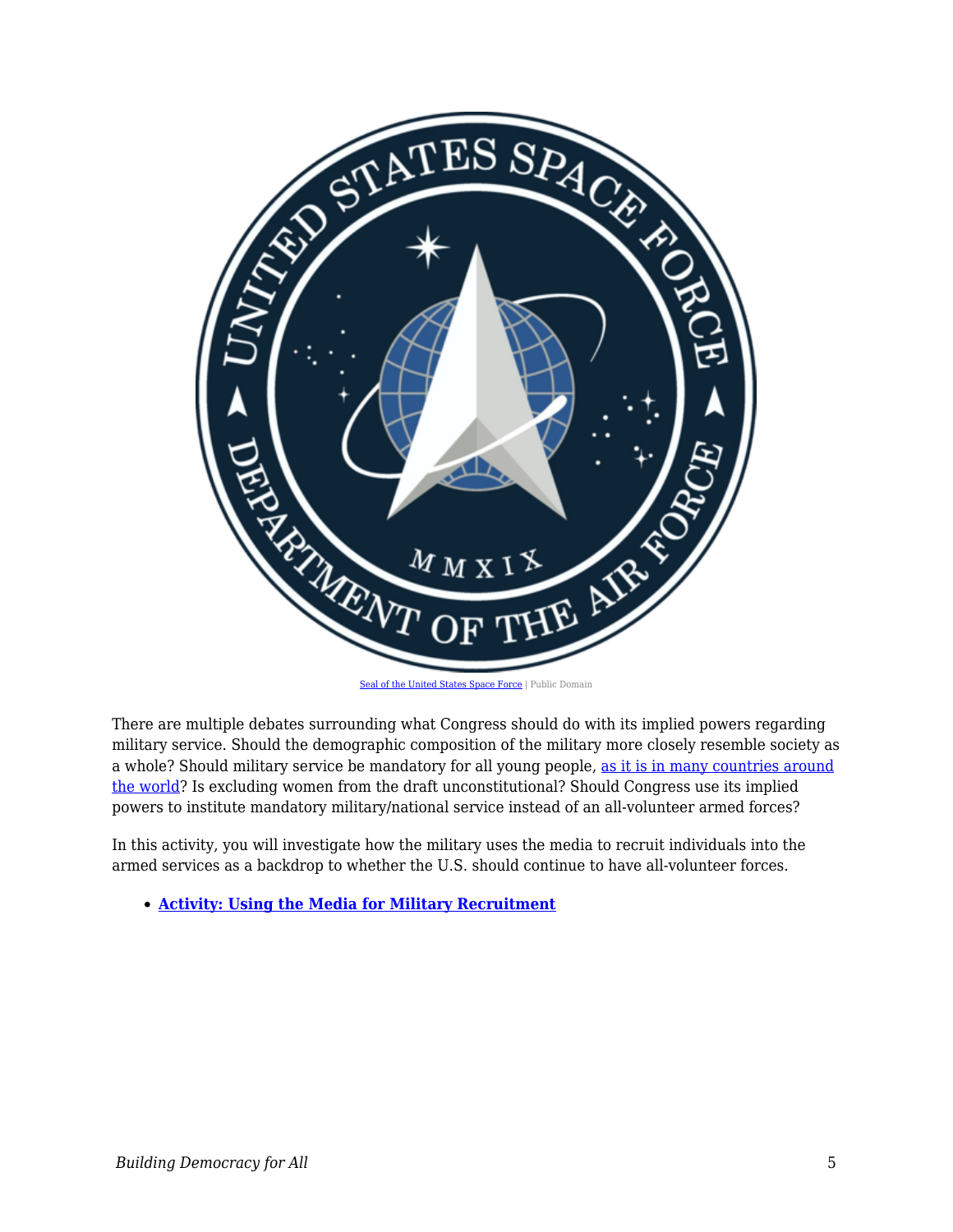### **Suggested Learning Activities**

**Debate** (in-class or on [Flipgrid](https://info.flipgrid.com/))

- $\circ$  Should be the minimum wage be raised to \$15 an hour nationwide?
- $\circ$  Explore the arguments for and against this change:
	- [Should the Minimum Wage Be Increased? Background on the Issue](http://minimum-wage.procon.org/view.resource.php?resourceID=006456)
	- [Seattle's Minimum Wage is now \\$15 an hour: is that a good idea?](http://www.brookings.edu/blogs/up-front/posts/2014/06/09-seattle-15-minimum-wage-good-idea-burtless) by economist Gary Burtless
- If there was a national minimum wage implemented, how would that affect your hometown? What is the minimum wage now and how could it differ?
- Should the minimum wage be raised?
	- $\circ$  Create a pros and cons list of a high minimum wage, how would this affect small or midsized businesses?
	- Who would face the most consequences and benefits of this increase?

#### **Express Your Ideas about the Minimum Wage**

- $\circ$  Explore the [#raisethewage](https://twitter.com/hashtag/raisethewage?lang=en) hashtag and [@MinimumWageInfo](https://twitter.com/minimumwageinfo?lang=en) handle on Twitter.
- $\circ$  Design a visual social media post representing your thoughts about minimum wage laws.
- $\circ$  Bonus points: Tweet your design on Twitter using the previously mentioned hashtag or handle.

#### **Design a Social Media Campaign for the Protection of Child Farmworkers**

- $\circ$  Research the issues facing young workers in your state, on farms and in other areas.
- $\circ$  Create a social media campaign designed to convince members of state government to use their implied powers to enact change
- $\circ$  Create a public service announcement that focuses on the rights and protections or child farmworkers and other young workers.

#### **Additional Resources:**

[The Children's Act for Responsible Employment \(CARE\) Act](https://campaignforchildren.org/wp-content/uploads/sites/2/2011/06/CAREAct.pdf)

## **3. Engage: Should the Nation Adopt a Living Wage Rather Than a Minimum Wage?**

A **Living Wage** is the minimum income needed for an individual or a family to meet their basic needs for food, shelter, clothing, health care, and other needs ([What is a Living Wage?](https://www.globallivingwage.org/about/what-is-a-living-wage/) from Global Living Wage Coalition). A living wage is based on the reality that most people cannot live adequately earning a minimum wage.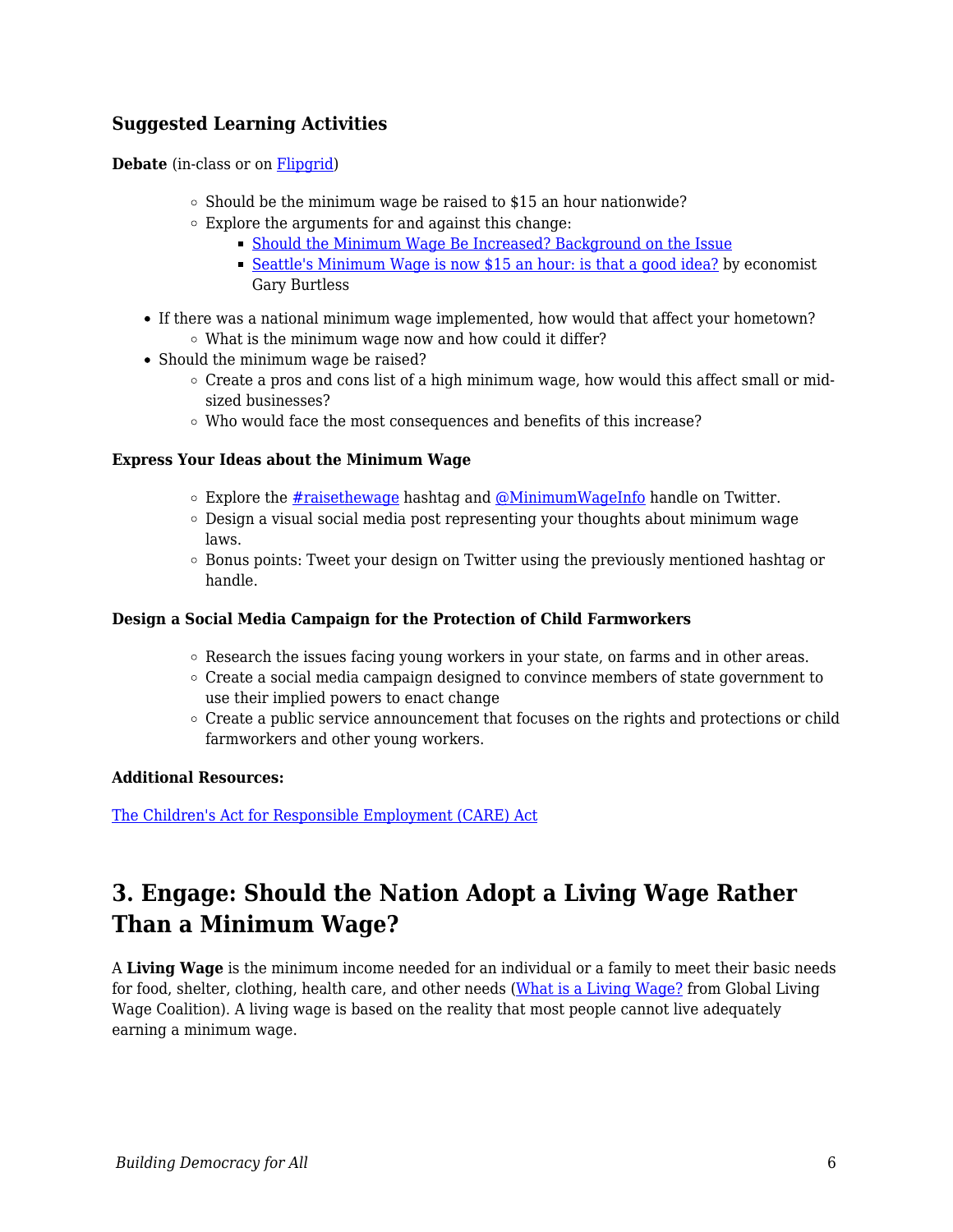

[Waiting for a Living Wage Poster 1913,](https://commons.wikimedia.org/w/index.php?search=living+wage&title=Special%3ASearch&go=Go&ns0=1&ns6=1&ns12=1&ns14=1&ns100=1&ns106=1#/media/File:Waiting_for_a_Living_Wage_Poster_Catherine_Courtauld_1913.jpg) by Catherine Courtauld, Public Domain

A **[Living Wage Calculator](http://livingwage.mit.edu/)** from Massachusetts Institute of Technology demonstrates the gap that exists between minimum wage and a living wage. In 2019, a single adult with one child earning \$11 an hour minimum wage actually needs to earn \$29.66 an hour to support their family.

### **Suggested Learning Activities**

- **Play & Discuss**
	- $\circ$  Play the simulation game [Spent](http://www.playspent.org/) and try to live on a monthly budget with limited financial resources.
		- What did you have to give up to make it through the month?
		- What do you think should be the living wage in your community?
- **Research and Report**
	- $\circ$  Find out how much money people earn in different jobs and occupations at the Occupational Outlook Handbook from the U.S. Government's [Bureau of Labor Statistics](http://www.bls.gov/ooh/).
		- Which jobs provide a salary at or above living wage? Which jobs do not? Why do you think this gap exists?

### **Online Resources for Minimum and Living Wage Laws**

- [Minimum Wage, Living Wage and Worker Productivity.](http://resourcesforhistoryteachers.pbworks.com/w/page/125657102/Minimum%20Wage%2C%20Living%20Wage%20and%20Worker%20Productivity)
- [Basic Needs Budget Calculator](http://www.nccp.org/tools/frs/budget.php) shows how much it takes for families to afford minimum daily necessities, from National Center for Children in Poverty.
- [The Minimum Wage Just Went Up—But the Fight for a Living Wage is More Urgent Than Ever](http://www.valleyadvocate.com/2016/02/24/a-clockwork-wage/), Valley Advocate, February 24, 2016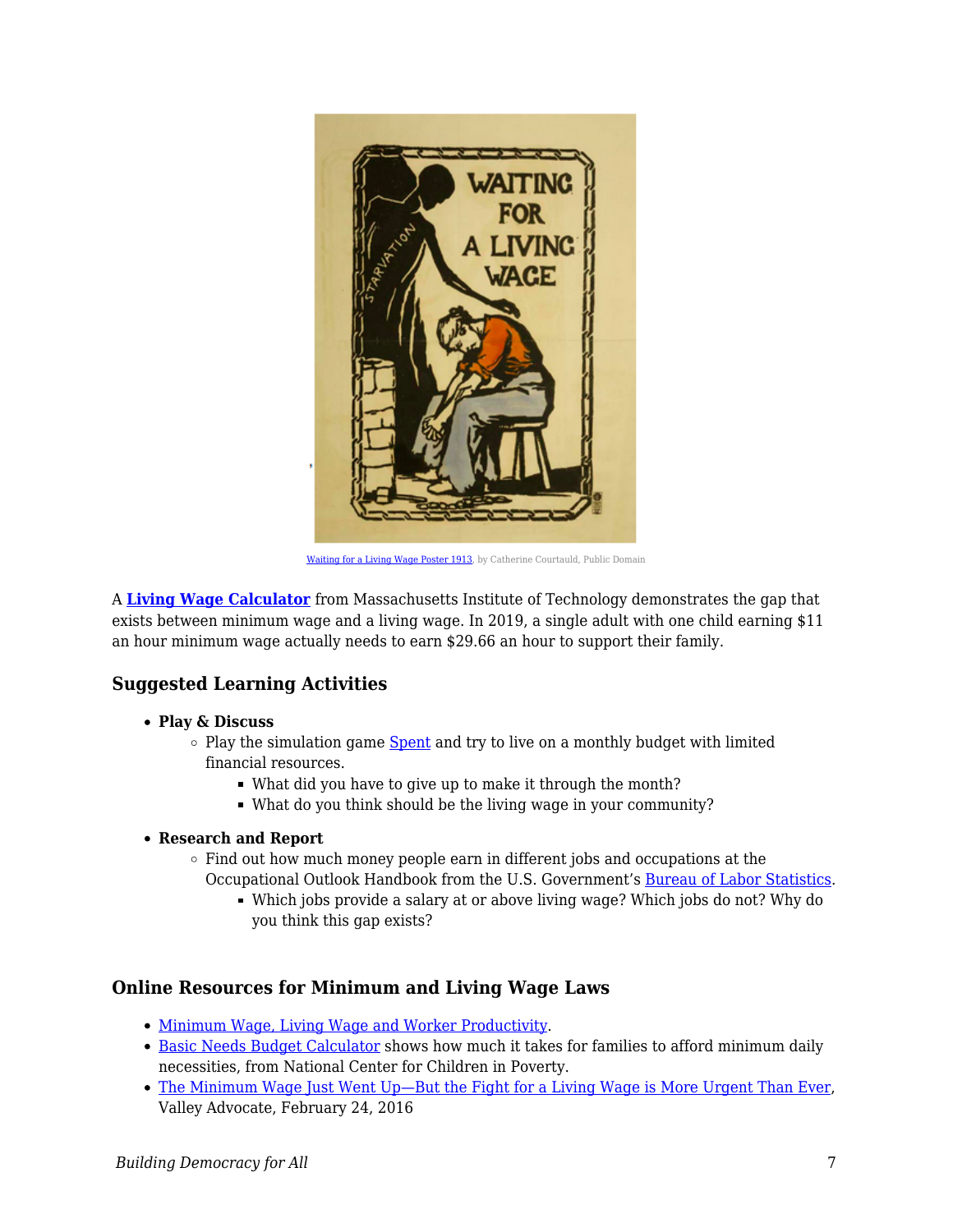## **Standard 6.3 Conclusion**

The United States and Massachusetts constitutions have both enumerated (directly stated) and implied (assumed to exist) powers. **INVESTIGATE** outlined what those enumerated and implied powers are in the federal constitution. **UNCOVER** looked at the history of minimum wage laws as an example of the implied powers of the federal government. **ENGAGE** asked whether our country should adopt a living wage rather than a minimum wage as people's living standard.